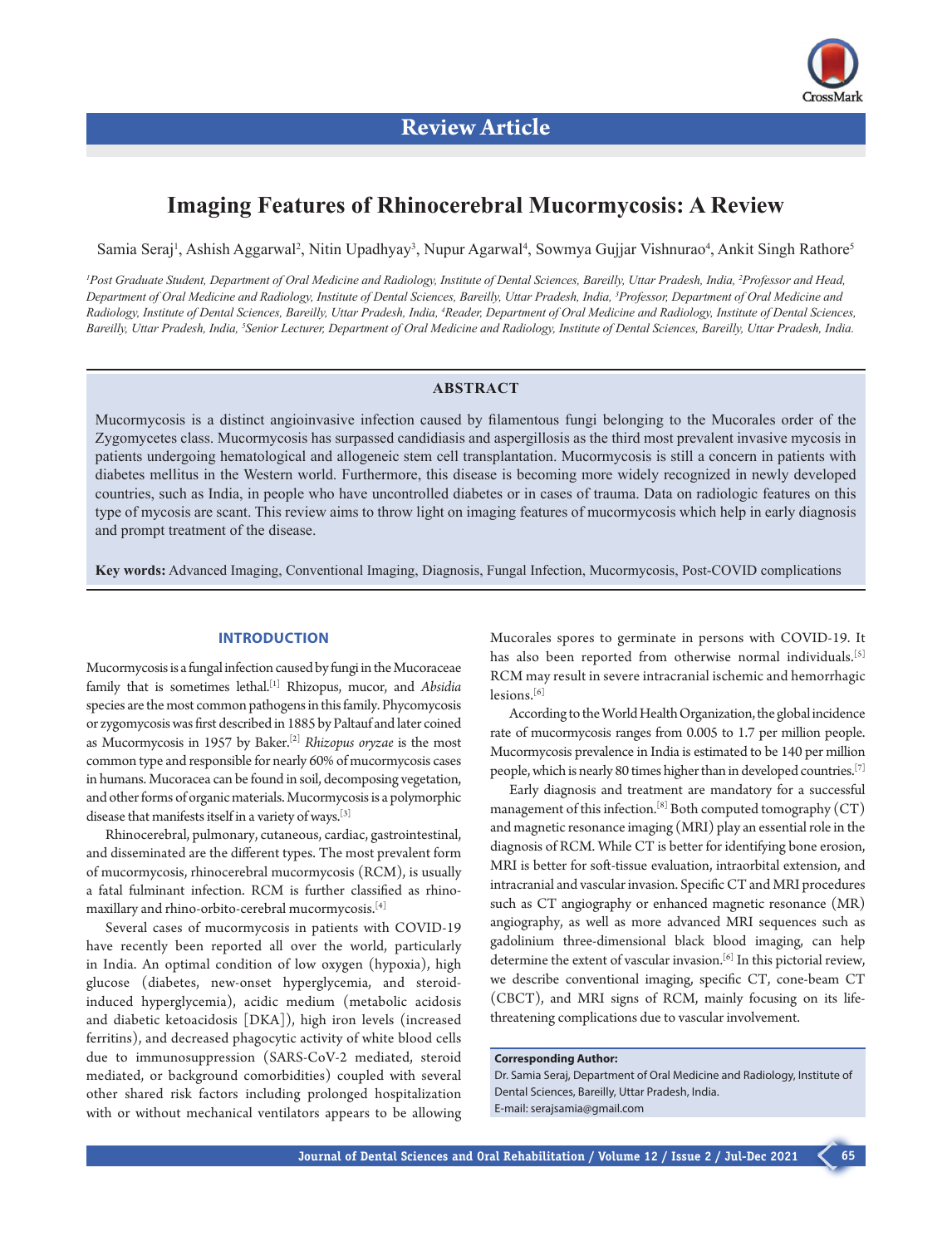## **IMAGING TECHNIQUES**

Imaging modalities are valuable tools which are complementary to clinical evaluation in assessing the extent of disease and diagnosis of complications. Early changes of RCM can be noted on panoramic radiograph. CT, CBCT, and MRI play an essential role in the diagnostic process of RCM.

# **IMAGING FINDINGS**

#### **Panoramic Radiograph**

Previous literature showed the presence of a non-healing socket of the lower right second molar with evidence of a small area of bone destruction and generalized horizontal bone loss indicating adult periodontitis, discontinuity in rhinomaxillary area with moth-eaten appearance in maxillary anterior region extending from maxillary second molar to left maxillary left first molar region with haziness in bilateral maxillary sinus, haziness of the left maxillary sinus with erosion of maxillary sinus walls.[9-11]

# **CT**

According to literature, the ethmoid sinus is found to be the most common sinus involved. Multiple sinuses were affected in majority of the cases. Maxillary, ethmoid, and sphenoid were the most commonly involved sinuses. Bilateral involvement of sinus was less common than unilateral involvement. The sinuses involved in mucormycosis are detailed paranasal sinuses infection. Unilateral involvement of the ethmoid and sphenoid sinuses is the most common finding in RCM. Unenhanced CT detects RCM as a homogenous opacification of the sinus cavity with well-defined, considerably hyperdense foci within the inflammatory reaction, most likely due to calcium phosphate and calcium sulfate deposits in necrotic regions of mycetoma.<sup>[12]</sup>

Bone erosion may be evident on unenhanced CT reconstruction of bone algorithm; however, outside the sinuses the disease progression can occur through the vascular and perineural spread with an intact bony wall, thus causing minimal bone erosion.<sup>[6]</sup>

The extent of orbital and cranial involvement can be determined by CT. Without an air-fluid level, CT shows opacification of the paranasal sinuses, thickening of the sinus mucosa, and bone destruction. There may also be soft-tissue edema, proptosis, and swelling of the extraocular muscles.<sup>[10]</sup>

Soft-tissue infiltration of the deep face characterized by obliteration of the normal fat planes in the infratemporal fossa, pterygopalatine fossa, and pterygomaxillary fissure is another early sign. On CT, there are three forms of contrast enhancement, the most common of which is mild enhancement. Other variants have low-density opacification and no post-contrast enhancement, as well as a heterogeneously enhancing intrasinus abscess-like appearance with varying enhancing and non-enhancing regions. The presence of retroantral, facial, and orbital fat stranding and hypodense softtissue proliferation in patients with non-enhancing opacification of the sinuses reflects the infection's aggressive nature.<sup>[12]</sup>

The surrounding walls of the involved sinuses were found to be normal (60%) in a previous study, with infection spreading across uninvolved bone into the perisinus fat. Bone involvement was detected in 40% of the patients, with bone rarefaction, erosions, and permeative deterioration involving the sinus walls and neighboring bony structures. On CT, non-specific inflammatory turbinate hypertrophy and inflammatory fluid in the nasal cavity indicate nasal cavity involvement. Involvement of the nasal septum is also noted.[12]

Subtle sinus mucosal thickening or thickening of the extraocular muscles is the most prevalent findings on CT scanning of the head or sinuses. Despite clinical evidence of progressive disease, it is also common to find no abnormalities in the bones of the sinuses. However, when present, the finding of bony erosion of the sinuses is strongly suggestive of the diagnosis in the appropriate clinical context (e.g., patient in DKA with proptosis).[13]

#### **Chronic post-treatment bone findings**

Following treatment and improved blood glucose management, a chronic persistent form of bone involvement was detected in the surrounding bones of the affected sinuses in some cases of acute mucormycosis. On follow-up imaging, the affected bones revealed varied widening, sclerosis, erosions, and uneven lytic destruction.<sup>[13]</sup>

# **CBCT**

It was noted that there was a breach in continuity in the nasal and maxillary areas, as well as haziness and obliteration of both maxillary sinuses, along with moth-eaten appearance of bone.<sup>[10]</sup>

Discontinuity was also seen in the maxillary sinus walls on both sides, affecting the nasal concha and septum, as well as bilateral obliteration of the maxillary sinus. Furthermore, there were osteolytic lesions involving the alveolar bone of maxilla, extending from the second molar to the left maxillary first molar region, along with perforation of the palate and involvement of the maxillary  $sinus.$ <sup>[14]</sup>

A case of mucormycosis involving maxilla reported to the Outpatient Department of Oral Medicine and Radiology, Institute of Dental Sciences, Bareilly, Uttar Pradesh, with CBCT images showing mixed radiolucent radiopaque pathology with destruction of buccal and lingual cortical plates of right and left side [Figures 1 and 2].

#### **MRI**

MRI is currently the preferred method for establishing a diagnosis of cavernous sinus thrombosis.[15] MRI with MR venogram demonstrates that the involved cavernous sinus has no venous flow, and carotid CT angiography or MR angiography can show narrowing or occlusion of the ICA's intercavernous section.

On T1W images of MRI, the lesions were all isointense or slightly hypointense. Rhinocerebral lesions appear on T2W imaging as

1. T2 isointense to mildly hypointense soft-tissue lesions in seven cases (37%)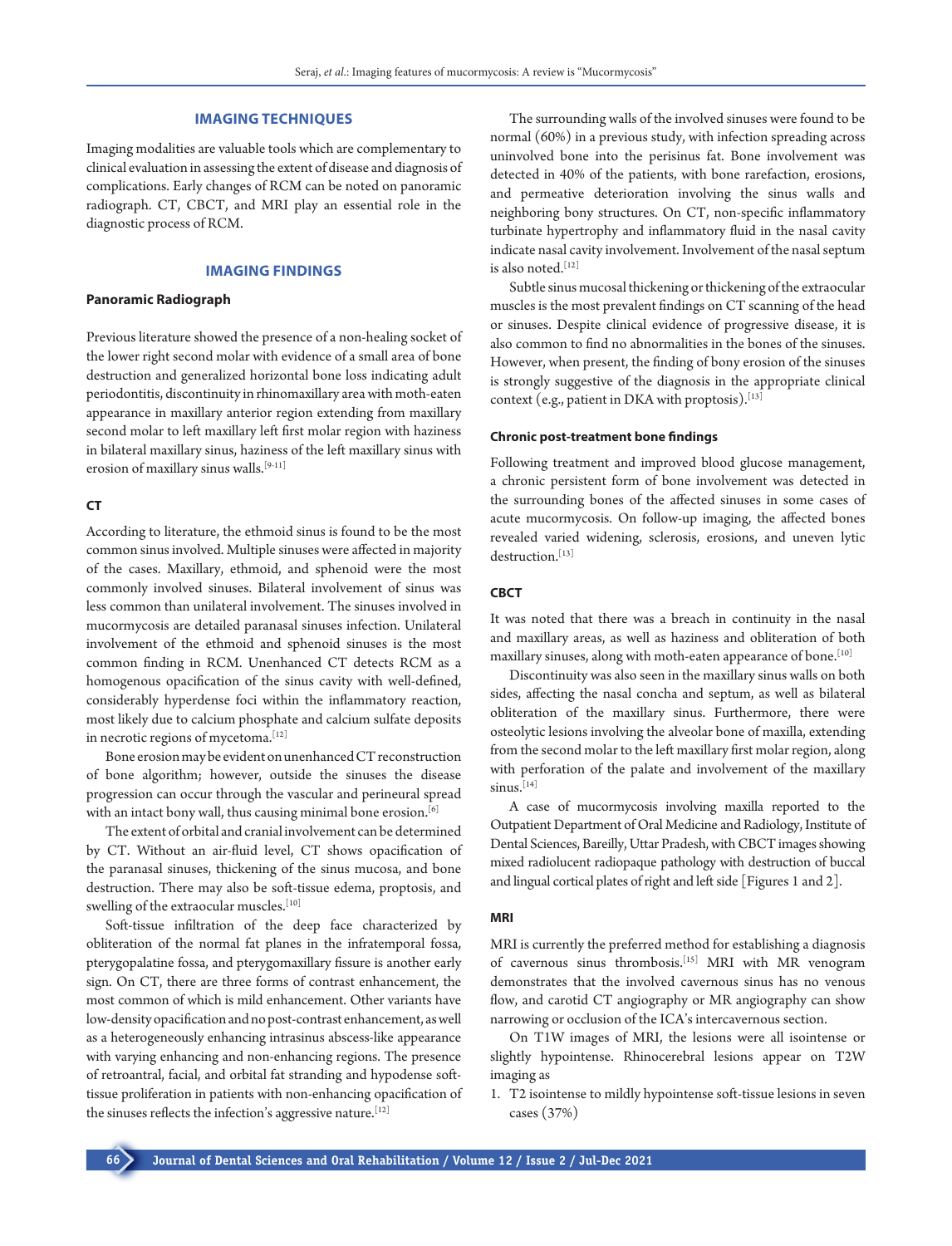

Figure 1: Axial computed tomography image showing mixed radiolucent radiopaque pathology with destruction of buccal and lingual cortical plates of the right and left sides



**Figure 2:** (a and b) Three-dimensional cone-beam computed tomography images showing perforation of buccal and lingual cortical plates of the right and left maxilla of the same case

- 2. Six cases (32%) of T2 heterogeneous soft-tissue lesions
- 3. In six cases (32%), T2 hyperintense mucosal thickening and intrasinus T2 hyperintense fluid were seen.

In two cases, including the sphenoid sinus, which was markedly T2 hypointense, bulky non-enhancing extrasinus soft tissue was found in the adjacent cavernous sinus. Bulky hypointense soft tissue was found in the pterygopalatine fossa in one such occurrence involving the maxillary sinus. In four cases (29%), postcontrast scans revealed patterns of enhancement that included intense homogeneous enhancement. In 36% of cases, there was heterogeneous enhancement with varying enhancing and nonenhancing regions, and in 5 cases (36%), there was complete central non-enhancement of the lesion with or without a thin irregular rim of peripheral enhancement. Fat-suppressed postgadolinium pictures revealed the best enhancement of the lesions and pattern of extension of infection.<sup>[6]</sup> Only two patients had the black turbinate sign reported by Safder *et al*. as a characteristic of early nasal mucormycosis.<sup>[16]</sup>

#### **Extrasinus extension**

The orbit (76%) and face (57%) are the most prevalent extrasinus sites, followed by the orbital apex, masticator space, pterygopalatine fossa, bone, skull base, cavernous sinus, brain, and internal carotid

artery. Most of the patients (25, 58%) seemed to have advanced disease (stages 3) on presentation, according to the classification Rupa *et al*. [12]

#### **CONCLUSION**

The early diagnosis and treatment of mucormycosis is very important in terms of prognosis. Imaging aids in determining the extent of disease, detecting complications such as internal carotid artery thrombosis, and is indispensable for surgical planning. Radiographic imaging is aids in establishing the extent of sinus, orbital, or intracranial progression of mucormycosis and determining the efficacy of treatment. The precise anatomical location of infection is critical for determining treatment options and overall prognosis. However, imaging modalities such as MRI reveal only non-specific characteristics such as mucosal thickening in the early stages of the disease, potentially delaying diagnosis. As a result, a high clinical suspicion is required for early detection of this illness.

#### **REFERENCES**

- 1. Kolekar JS. Rhinocerebral mucormycosis: A retrospective study. Ind J Otolaryngol Head Neck Surg 2015;67:93-6.
- 2. Kerezoudis P, Watts CR, Bydon M, Dababneh AS, Deyo CN, Frye JM, *et al*. Diagnosis and treatment of isolated cerebral mucormycosis: Patient-level data meta-analysis and mayo clinic experience. World Neurosurg 2019;123:425-34.
- 3. Gomes MZ, Lewis RE, Kontoyiannis DP. Mucormycosis caused by unusual mucormycetes, non-*Rhizopus*,-*Mucor*, and-*Lichtheimia* species. Clin Microbiol Rev 2011;24:411-45.
- 4. Spellberg B, Edwards J Jr., Ibrahim A. Novel perspectives on mucormycosis: Pathophysiology, presentation, and management. Clin Microbiol Rev 2005;18:556-69.
- 5. Singh AK, Singh R, Joshi SR, Misra A. Mucormycosis in COVID-19: A systematic review of cases reported worldwide and in India. Diabetes Metab Syndr Clin Res Rev 2021;15:1-7.
- 6. Mazzai L, Anglani M, Giraudo C, Martucci M, Cester G, Causin F. Imaging features of rhinocerebral mucormycosis: From onset to vascular complications. Acta Radiol 2021:2021:284185120988828.
- 7. Yoon HJ, Choi HY, Kim YK, Song YJ, Ki MR. Prevalence of fungal infections using national health insurance data from 2009-2013, South Korea. Epidemiol Health 2014;36:1-10.
- 8. Skiada A, Lanternier F, Groll AH, Pagano L, Zimmerli S, Herbrecht R. Diagnosis and treatment of mucormycosis in patients with hematological malignancies: Guidelines from the 3rd European conference on infections in leukemia (ECIL 3). Haematologica 2013;98:1-4.
- 9. Bakathir AA. Mucormycosis of the jaw after dental extractions: Two case reports. Sultan Qaboos Univ Med J 2006;6:77-82.
- 10. Pandilwar PK, Khan K, Shah K, Sanap M, Unnikrishnan KS, Nerurkar S. Mucormycosis: A rare entity with rising clinical presentation in immunocompromised hosts. Int J Surg Case Rep 2020;77:57-61.
- 11. Shastry SP, Murthy PS, Jyotsna T, Kumar NN. Cone beam computed tomography: A diagnostic aid in rhinomaxillary mucormycosis following tooth extraction in patient with diabetes mellitus. J Indian Acad Oral Med Radiol 2020;32:60-4.
- 12. Therakathu J, Prabhu S, Irodi A, Sudhakar SV, Yadav VK, Rupa V.